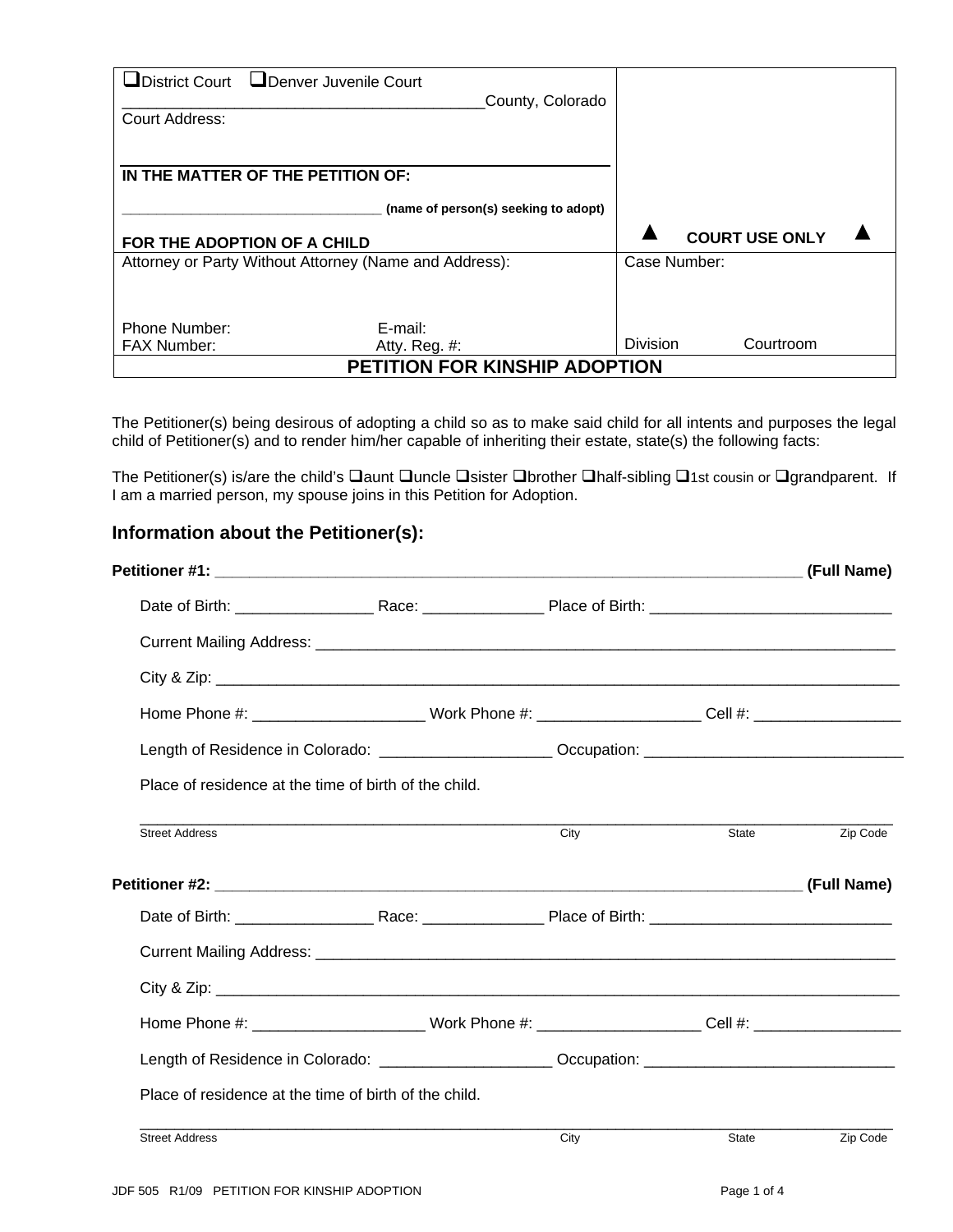If applicable, maiden name of adopting mother: \_\_\_\_\_\_\_\_\_\_\_\_\_\_\_\_\_\_\_\_\_ Date of Marriage: \_\_\_\_\_\_\_\_\_\_\_\_\_

 $\Box$  Venue is proper in this matter because the Petitioner(s) reside(s) in this county

The Petitioner(s) has/have consulted with the appropriate local County Department of Social Services concerning the possible eligibility of the Petitioner(s) and the child for temporary assistance for needy families (TANF), Medicaid, subsidized adoption and other services or public assistance administered by the County Department of Social Services on **Exercise Social Services** on

 $\Box$  The Petitioner(s) has/have attached as "Attachment A" a current fingerprint-based criminal history records check as required by §19-5-207(2.5)(a)(I)-(IV), C.R.S.

 $\Box$  The Petitioner(s) has/have attached as "Attachment B" the TRAILS background check as required by §19-5-207, C.R.S.

If the Petitioners has/have been convicted of a felony or misdemeanor in any of the following areas, please check the appropriate box and identify for the Court the date of the conviction and if it was a felony or misdemeanor.

□ child abuse or neglect on\_\_\_\_\_\_\_\_\_\_\_\_\_\_\_\_\_\_\_\_\_\_\_\_ (date). □Felony□Misdemeanor

spousal abuse on \_\_\_\_\_\_\_\_\_\_\_\_\_\_\_\_\_\_\_\_\_\_\_ (date). FelonyMisdemeanor

 $\Box$  any crime against a child on \_\_\_\_\_\_\_\_\_\_\_\_\_\_\_\_\_\_\_\_\_\_(date).  $\Box$  Felony $\Box$ Misdemeanor

 $\Box$  any crime, the underlying factual basis of which has been found by the Court to include an act of domestic violence on \_\_\_\_\_\_\_\_\_\_\_\_\_\_\_\_\_\_\_\_\_\_\_\_\_(date). □Felony❑Misdemeanor

 $\Box$  violation of a Protection/Restraining Order on  $\Box$  (date).  $\Box$  Felony $\Box$ Misdemeanor

 any crime involving violence, rape, sexual assault, or homicide on \_\_\_\_\_\_\_\_\_\_\_\_\_\_\_\_\_\_\_\_\_ (date). FelonyMisdemeanor

**any** felony involving physical assault or battery on \_\_\_\_\_\_\_\_\_\_\_\_\_\_\_\_\_\_\_\_\_\_\_\_\_\_\_ (date). **□FelonyO**Misdemeanor

 $\Box$  any felony drug-related conviction within the past five years, at a minimum on  $\Box$  (date). **□FelonyO**Misdemeanor

Identify all children of the Petitioner(s) (both natural and adopted and both living and deceased).

| <b>Full Name of Child</b> | <b>Full Name of Child</b> |
|---------------------------|---------------------------|
|                           |                           |
|                           |                           |
|                           |                           |
|                           |                           |

**Facts concerning the child to be adopted.** (Do not fill in if placement is by an agency or Department of Social Services.)

Full Name: \_\_\_\_\_\_\_\_\_\_\_\_\_\_\_\_\_\_\_\_\_\_\_\_\_\_\_\_\_\_\_\_\_\_\_\_\_\_\_\_\_\_\_ Date of Birth: \_\_\_\_\_\_\_\_\_\_\_\_\_\_\_\_\_\_\_\_\_

Place of Birth: \_\_\_\_\_\_\_\_\_\_\_\_\_\_\_\_\_\_\_\_\_\_\_\_\_\_\_\_\_\_\_ Relationship of child to Petitioner(s), if any \_\_\_\_\_\_\_\_\_\_\_\_

Place of Residence:  $\blacksquare$ 

The child  $\Box$  is  $\Box$  is not a member or eligible to be a member of an Indian tribe as defined by the Indian Welfare Act. If applicable, name of tribe \_\_\_\_\_\_\_\_\_\_\_\_\_\_\_\_\_\_\_\_\_\_\_\_\_\_\_\_\_\_\_\_\_\_\_\_\_\_\_\_\_\_\_\_\_\_\_\_\_\_\_\_\_\_\_\_\_\_\_\_\_\_\_.

 $\Box$  Notice of this Petition has been provided to the parent or Indian custodian of the child and to the tribal agent of the tribe, as required by §19-1-126(1)(c), C.R.S.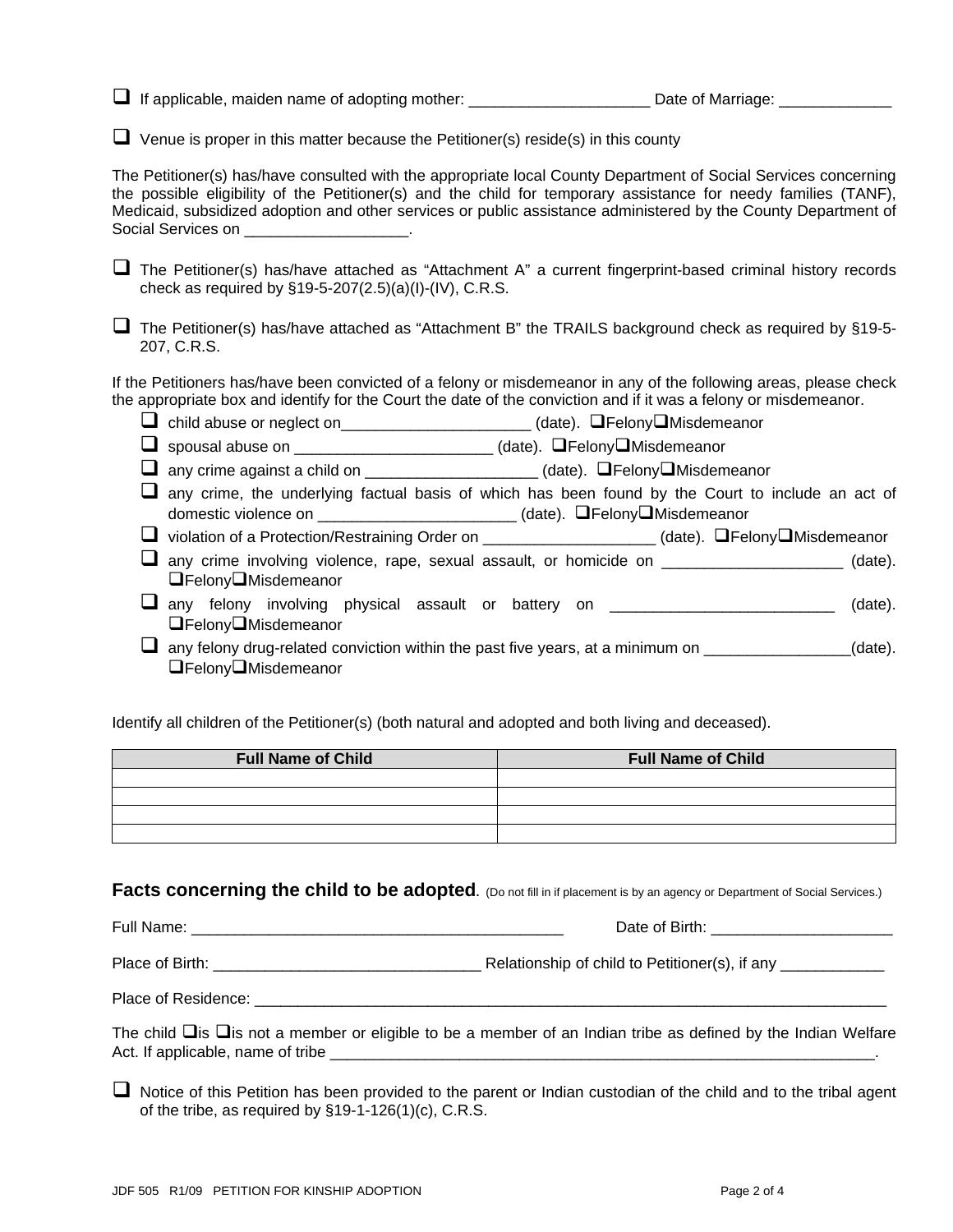|   | Reasonable efforts have been made to send notice to the identified persons as follows:                                                                                                                                                                                                                                                                                                                                                                          |      |       |          |  |  |
|---|-----------------------------------------------------------------------------------------------------------------------------------------------------------------------------------------------------------------------------------------------------------------------------------------------------------------------------------------------------------------------------------------------------------------------------------------------------------------|------|-------|----------|--|--|
| u | Attach the postal receipts to this Petition, indicating that notice was properly sent. If the postal receipts have<br>not been returned at the time of filing, the postal receipts or copies shall be filed with the Court within ten days<br>of the filing of this petition.<br>If applicable, inquiries have been made by the County Department of Social Services or child placement<br>agency to determine whether the child is an Indian child as follows: |      |       |          |  |  |
|   | The child has been in the care and custody of Petitioner(s) since __________________________________(date).                                                                                                                                                                                                                                                                                                                                                     |      |       |          |  |  |
|   |                                                                                                                                                                                                                                                                                                                                                                                                                                                                 |      |       | (name).  |  |  |
|   |                                                                                                                                                                                                                                                                                                                                                                                                                                                                 |      |       |          |  |  |
|   | Name and address of the Guardian(s) of the child and estate of the child, if any, have been appointed:                                                                                                                                                                                                                                                                                                                                                          |      |       |          |  |  |
|   | A certified copy of the Court orders granting $\Box$ legal guardianship or $\Box$ allocation of parental responsibilities<br>(decision-making and parenting time) is attached hereto and incorporated herein by reference.                                                                                                                                                                                                                                      |      |       |          |  |  |
|   | Information about the Birth Parents of the Child:                                                                                                                                                                                                                                                                                                                                                                                                               |      |       |          |  |  |
|   |                                                                                                                                                                                                                                                                                                                                                                                                                                                                 |      |       |          |  |  |
|   | Street Address                                                                                                                                                                                                                                                                                                                                                                                                                                                  | City | State | Zip Code |  |  |
|   | Full name of birth mother: <b>Example 20</b> Full name of birth mother:                                                                                                                                                                                                                                                                                                                                                                                         |      |       |          |  |  |
|   | Street Address                                                                                                                                                                                                                                                                                                                                                                                                                                                  | City | State | Zip Code |  |  |
|   | The written consent(s) of the parent(s) $\Box$ is/are attached or $\Box$ is/are not attached.                                                                                                                                                                                                                                                                                                                                                                   |      |       |          |  |  |
|   | The child will not be the subject of a pending dependency and neglect action when the adoption is heard.                                                                                                                                                                                                                                                                                                                                                        |      |       |          |  |  |
|   | If parental rights are relinquished, are terminated, or are being terminated in this action pursuant to §§19-5-101-<br>108, C.R.S., as amended, or parent is deceased, state details:                                                                                                                                                                                                                                                                           |      |       |          |  |  |
|   |                                                                                                                                                                                                                                                                                                                                                                                                                                                                 |      |       |          |  |  |

(full name) and that said child shall be entitled to all of the rights and privileges and be subject to all of the obligations now conferred and imposed by law. Wherefore, the Petitioner(s) pray(s) that a Decree of Adoption be entered herein declaring said child to be the child of Petitioner(s) and that the name of said child be changed to: \_\_\_\_\_\_\_\_\_\_\_\_\_\_\_\_\_\_\_\_\_\_\_\_\_\_\_\_\_\_\_\_\_\_\_\_\_\_\_\_\_\_\_\_

\_\_\_\_\_\_\_\_\_\_\_\_\_\_\_\_\_\_\_\_\_\_\_\_\_\_\_\_\_\_\_\_\_\_\_\_\_\_\_\_\_\_\_\_\_\_\_\_\_\_\_\_\_\_\_\_\_\_\_\_\_\_\_\_\_\_\_\_\_\_\_\_\_\_\_\_\_\_\_\_\_\_\_\_\_\_\_\_\_\_